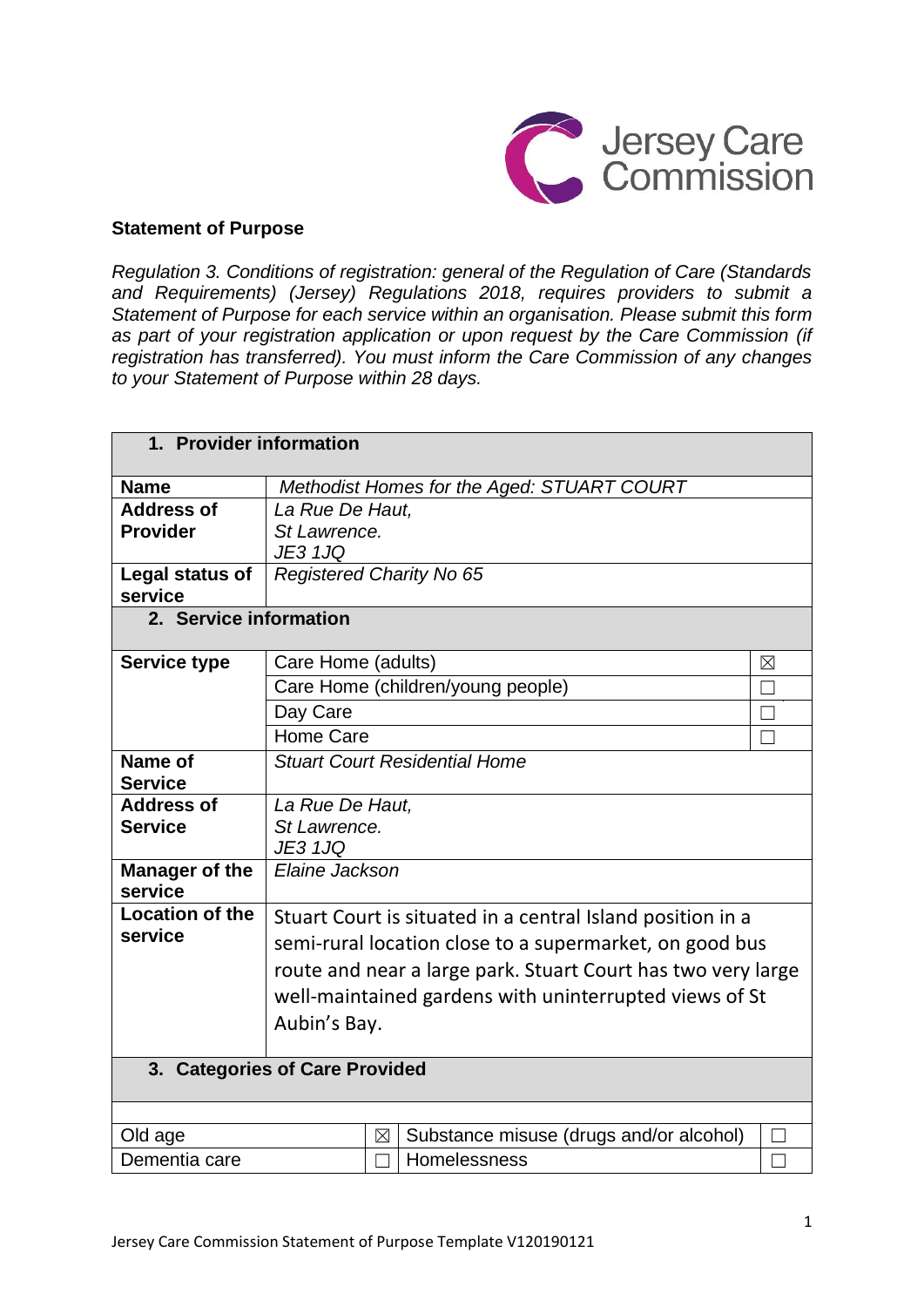| Physical disability                                                                                                                                                    |                                                                                  |                                                                         | Domestic violence                          |                   |                           |             |
|------------------------------------------------------------------------------------------------------------------------------------------------------------------------|----------------------------------------------------------------------------------|-------------------------------------------------------------------------|--------------------------------------------|-------------------|---------------------------|-------------|
| Learning disability                                                                                                                                                    |                                                                                  |                                                                         | Children (under 18)                        |                   |                           |             |
| Autism                                                                                                                                                                 |                                                                                  |                                                                         | Other (please specify)                     |                   |                           |             |
| <b>Mental Health</b>                                                                                                                                                   |                                                                                  |                                                                         |                                            |                   |                           |             |
| Age ranges:                                                                                                                                                            | Over 60 years                                                                    |                                                                         |                                            |                   |                           |             |
| <b>Types of Care</b>                                                                                                                                                   | Nursing care                                                                     |                                                                         |                                            | $\vert \ \ \vert$ | Refer to definitions in   |             |
|                                                                                                                                                                        | Personal care                                                                    |                                                                         |                                            | $\boxtimes$       | <b>Regulation of Care</b> |             |
|                                                                                                                                                                        | Personal support                                                                 |                                                                         |                                            | $\boxtimes$       | (Jersey) Law 2014         |             |
| 4a. Accommodation Services                                                                                                                                             |                                                                                  |                                                                         |                                            |                   |                           |             |
| <b>Total number</b>                                                                                                                                                    |                                                                                  |                                                                         |                                            |                   |                           |             |
| of beds                                                                                                                                                                |                                                                                  | 25 rooms for long term stay and 2 rooms for short<br>term/respite stay. |                                            |                   |                           |             |
| <b>Total number</b><br>of bedrooms                                                                                                                                     | 27                                                                               |                                                                         |                                            |                   |                           |             |
| <b>Number of</b>                                                                                                                                                       | <b>NA</b>                                                                        |                                                                         |                                            |                   |                           |             |
| nursing care<br>beds                                                                                                                                                   |                                                                                  |                                                                         |                                            |                   |                           |             |
| <b>Number of</b>                                                                                                                                                       | 27                                                                               |                                                                         |                                            |                   |                           |             |
| personal                                                                                                                                                               |                                                                                  |                                                                         |                                            |                   |                           |             |
| care/support                                                                                                                                                           |                                                                                  |                                                                         |                                            |                   |                           |             |
| beds<br>4b. Home care services                                                                                                                                         |                                                                                  |                                                                         |                                            |                   |                           |             |
|                                                                                                                                                                        |                                                                                  |                                                                         |                                            |                   |                           |             |
| Size of home                                                                                                                                                           |                                                                                  |                                                                         | Small (less than 112 care hours per week)  |                   |                           |             |
| care service                                                                                                                                                           |                                                                                  |                                                                         | Medium (112-600 care hours per week)       |                   |                           |             |
|                                                                                                                                                                        |                                                                                  |                                                                         | Medium plus (600-2250 care hours per week) |                   |                           | $\boxtimes$ |
|                                                                                                                                                                        | Large $(2250 + hours per week)$                                                  |                                                                         |                                            |                   |                           |             |
|                                                                                                                                                                        |                                                                                  |                                                                         |                                            |                   |                           |             |
| <b>4c. Day Care Services</b>                                                                                                                                           |                                                                                  |                                                                         |                                            |                   |                           |             |
| <b>Maximum</b>                                                                                                                                                         | 27                                                                               |                                                                         |                                            |                   |                           |             |
| number of                                                                                                                                                              |                                                                                  |                                                                         |                                            |                   |                           |             |
| people using<br>the service at                                                                                                                                         |                                                                                  |                                                                         |                                            |                   |                           |             |
| one time                                                                                                                                                               |                                                                                  |                                                                         |                                            |                   |                           |             |
| 5. Aims and objectives of the service                                                                                                                                  |                                                                                  |                                                                         |                                            |                   |                           |             |
|                                                                                                                                                                        |                                                                                  |                                                                         |                                            |                   |                           |             |
| Our aim at Methodist homes for the aged is to provide excellent residential care for<br>the older person aged 60 plus, inspired by our Christian concern, while at the |                                                                                  |                                                                         |                                            |                   |                           |             |
| same time continuing to support and promote their independence. To assist                                                                                              |                                                                                  |                                                                         |                                            |                   |                           |             |
| residents to live in a home from home environment, whilst empowering them to                                                                                           |                                                                                  |                                                                         |                                            |                   |                           |             |
| make their own choices.                                                                                                                                                |                                                                                  |                                                                         |                                            |                   |                           |             |
|                                                                                                                                                                        | Stuart Court is a charitable residential home, overseen by a voluntary board of  |                                                                         |                                            |                   |                           |             |
|                                                                                                                                                                        | directors, we are non-discriminatory and shall serve all residents regardless of |                                                                         |                                            |                   |                           |             |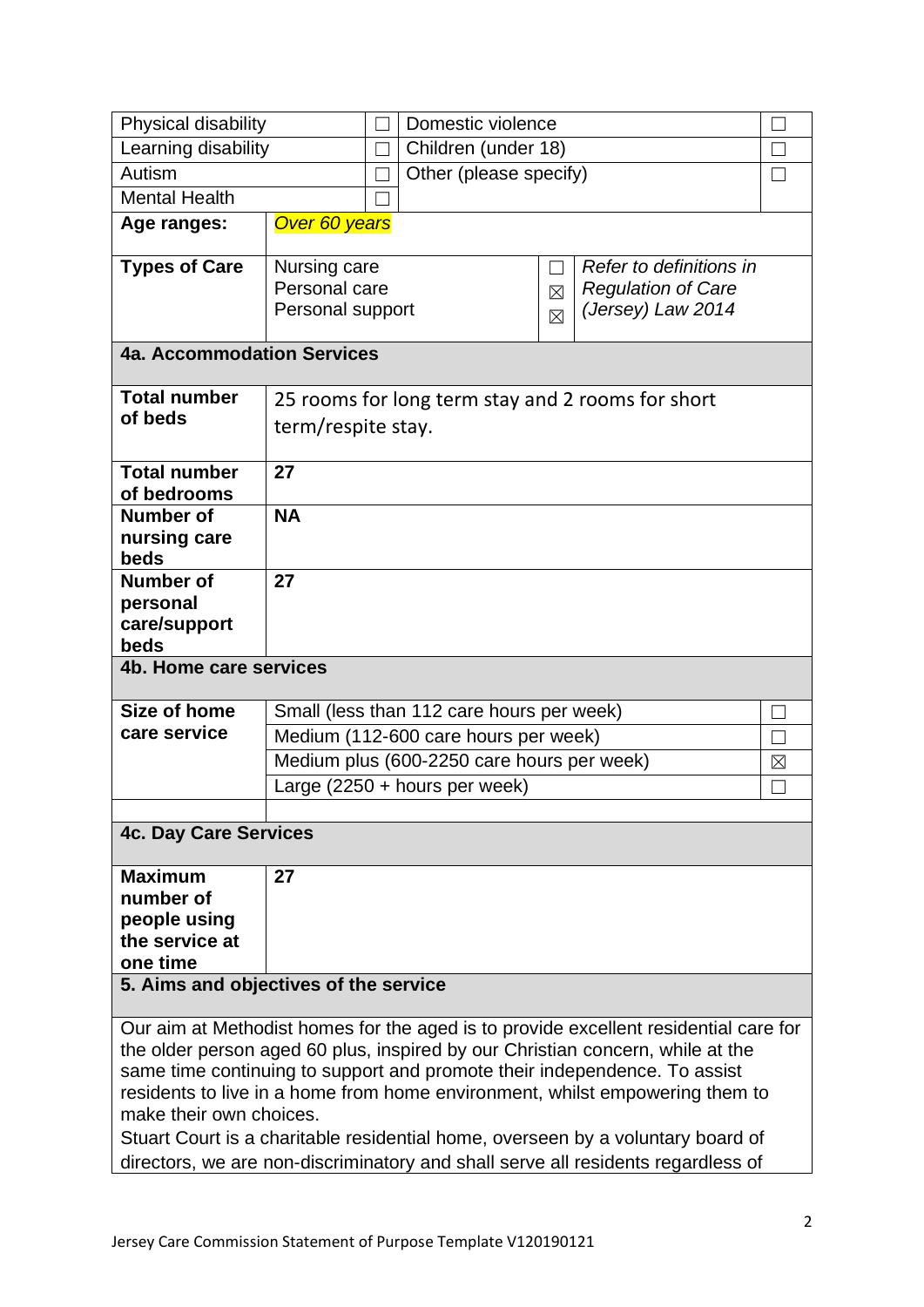race, nationality, language, religion or beliefs, sexual orientation, or social standing, nor is there any discrimination made between residents who pay directly for the service and those who do not.

Our objective is the provision of a high-quality professional organisation that is committed to assisting the resident to maintain his/her quality of life. Our friendly experienced staff pride themselves on the care they give. Our home is well established and aims to provide a wide range of activities within a safe environment. We aim to safeguard the privacy and confidentiality of the resident, and to maintain their independence. To give the residents informed choices and an opportunity to enjoy and contribute to society.

# **6. Range of Care Needs Supported**

Stuart Court provides care and support to 27 residents who require residential care and support over 60 years old.

Residents are admitted based on a comprehensive pre-admission assessment of their health, personal and social care needs. This will be undertaken by an appropriately skilled and experienced M H A professional, who will consider the views of the individual, their families and other community or hospital-based healthcare professionals involved in their care. Residents are not admitted our residential home if their have a greater nursing need.

The Home Manager and Deputy Home Manager are responsible for ensuring that staff in the home have up to date relevant skills and competency to deliver the assessed care needs.

The resident may at this point wish to choose an available room within the home.

# **7. How the service is provided**

## **Commencing care/admissions, assessment, planning and review**

We will not accept an emergency admission unless the resident is known to the home, for example if the resident has previously stayed at the home on respite and there have not been any further changes to their care needs since their last admission.

The respite at Stuart Court is booked in advance following an assessment of care needs to ensure that we have time to contact their GP to obtain their latest medical history and any current medication prescribed. The care plans are formulated following the assessment of care needs in conjunction with the resident. Our respite room is Room 27, which is on the floor adjacent to the main lounge this location aids orientation and reassurance for short term residents.

We provide a package of care to each resident that contributes to his or her overall personal and healthcare needs and preferences. We will co-operate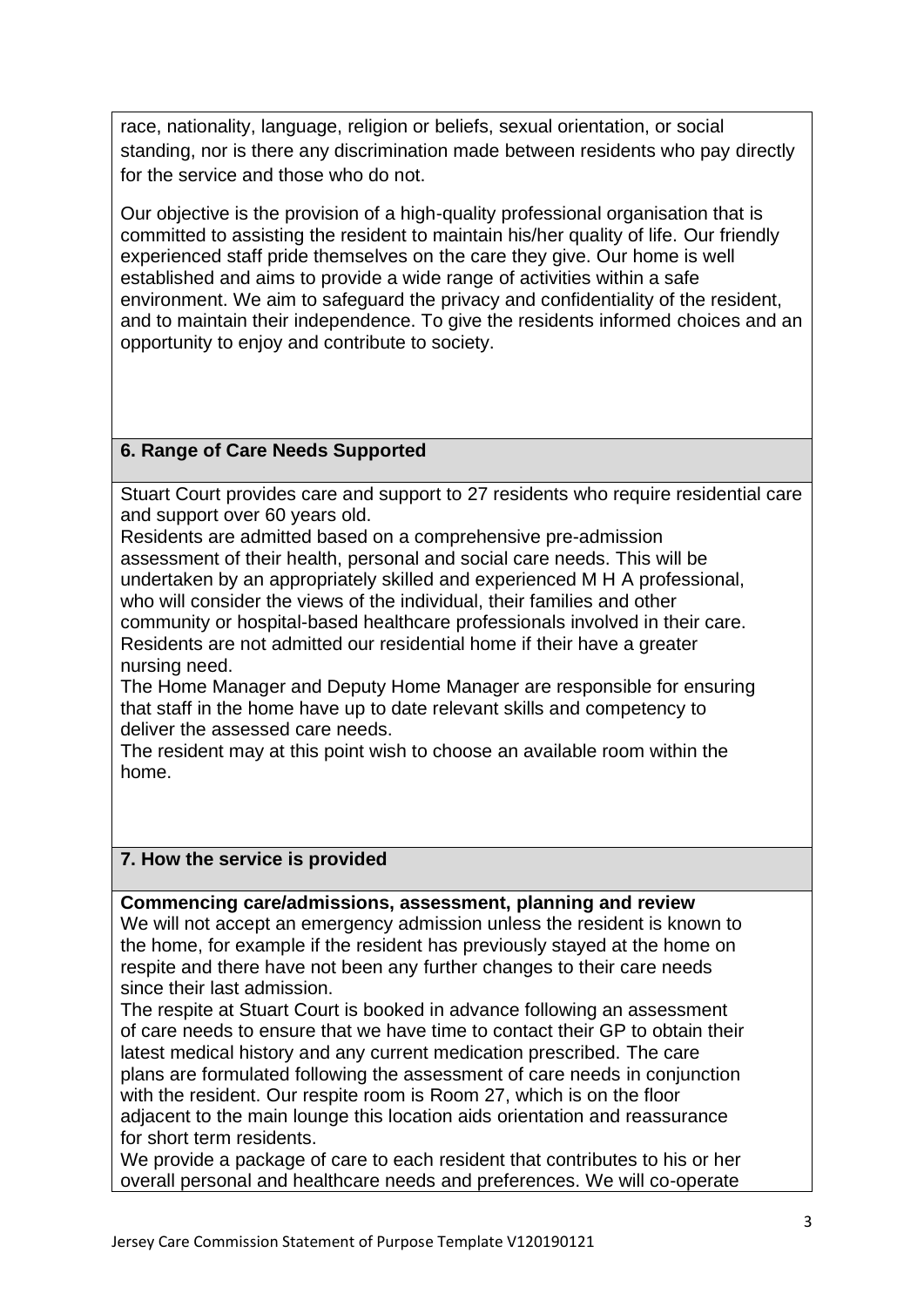with other services and professionals to help to maximize each resident's independence and to ensure as fully as possible the resident's maximum participation in the community.

We use the ZURI electronic system for the resident's personal plans and risk assessments. These are regularly reviewed and updated with the resident using an electronic tablet in their own bedroom to promote privacy and dignity. Each month the resident will have one to one time with one of the Senior Care Assistants to review their own personal plan.

#### **Care and support**

We provide residential care for up to 27 residents, although we do not provide specialist dementia care some of our residents may have a mild cognitive issue. We will always seek specialist assistance for any resident that requires a greater care need, working closely with the resident and family to ensure that they receive the care they need even if unfortunately, this means a review in placement.

Before we provide services, we ensure that a potential resident needs and preferences are thoroughly assessed. We aim to ensure that what the home provides meets the assessed needs of each resident, that needs are re-assessed as frequently as necessary.

Our residents are at the heart of everything we do. We aim to provide personal care and support in ways which have positive outcomes for our residents and promote their active participation.

Residents are given one to one time each month to review their personal care profiles. Risk assessments are discussed and any other issues the resident chooses.

The residents and relatives have a regular meeting with the Home Manager and care team to encourage ownership and participation of all aspects of the home. We are in the process of recruiting and activities organiser to enhance residents physical, mental wellbeing and facilitate connections with the community

Meantime we have several groups and outings in the minibus planned to keep the residents stimulated and engaged.

The hairdresser visits the home on a twice weekly basis, residents can make an appointment as they would in the community.

The chiropodist attends the home every 4-6 weeks again offering the residents appointments.

## **Communication and involvement**

We try to help residents to participate in as broad a range of social and cultural activities as possible. If the resident chooses, we will assist to participate in practices associated with religious or spiritual matters and to celebrate meaningful anniversaries and festivals. We aim to respond sensitively and appropriately to the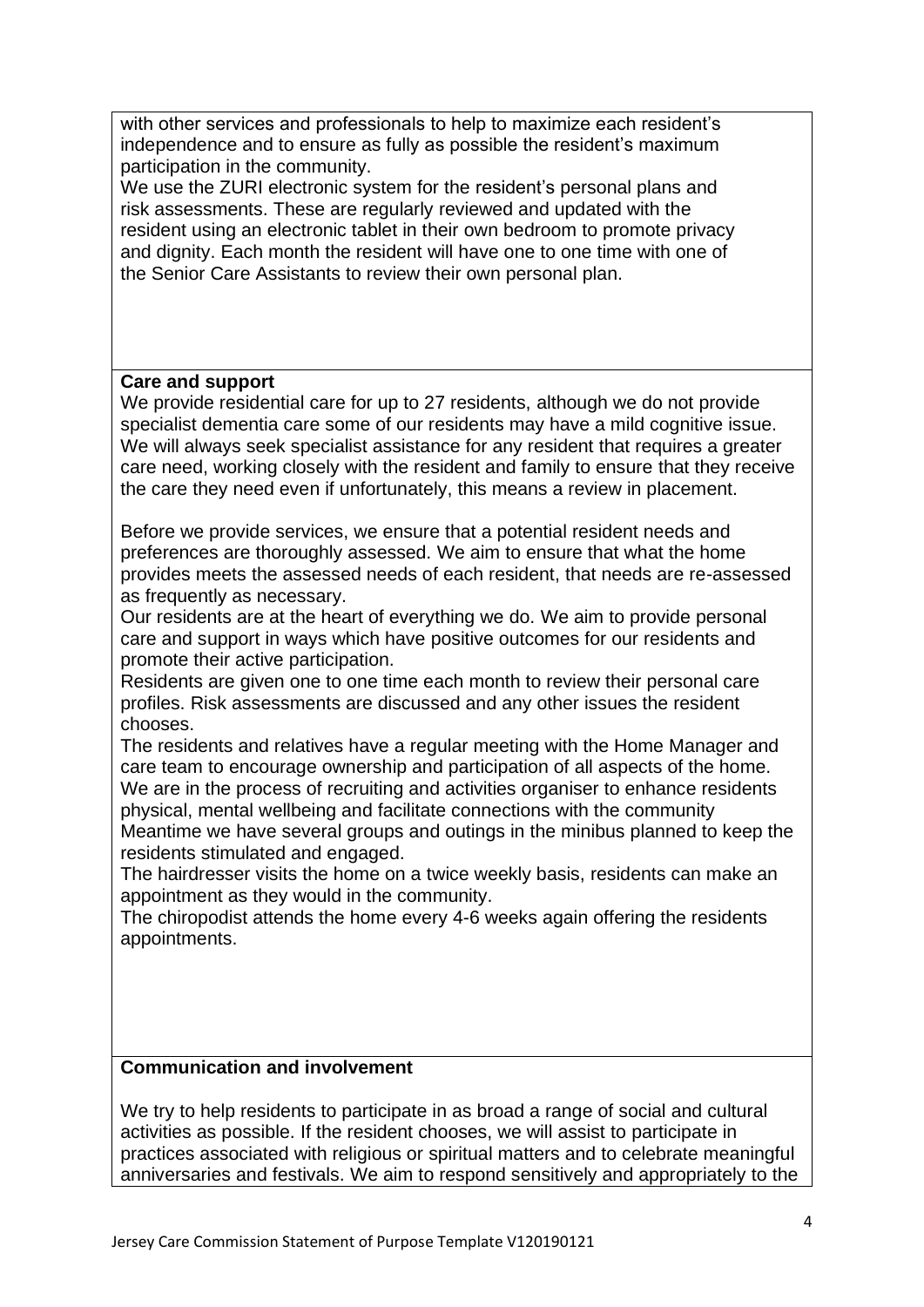special needs and wishes of residents who wish to prepare or are close to death, following the Gold Standard Framework for palliative care. We will make efforts to understand and respond to the wish of any resident to participate in minorityinterest events or activities.

The residents and relatives have a regular meeting with the Home Manager to encourage ownership and participation of all aspects of the home. Regular survey are sent out to residents to complete to ask their views on a range of subjects, this will then form an action plan of any short comings and the results fed back individually to the residents or in a group involving any staff members from the department involved. This is increases service user involvement and in turn improves the care provided.

Stuart Court embrace the 'No decision about me without me' NHS 2012 We believe that greater resident involvement and greater choice are all part of the same goal: to ensure that "no decision about me, without me" is the norm. This is achieved through greater resident involvement in decisions about their own care We will support not dictate. We believe in greater resident involvement and shared decision making.

## **Rights and responsibilities**

An individual's rights to privacy involves being free from intrusion or unwelcome attention. Staff will enter a resident's rooms within the home only with express consent. A resident has the right not to have to interact with or be interrupted by a staff member when, for example, they are entertaining a visitor or are engaged on an intimate activity on their own account. We respect the fact that a resident's possessions are private and always act in accordance with the principle that our staff are guests. Our staff respect a resident's right to make telephone calls and carry on conversations without being overheard or observed by a staff. We ensure that records of the service provided are seen only by those with a legitimate need to know the information they contain, In line with General Data Protection Regulation 2018

The right to dignity involves recognising the intrinsic value of people as individuals and the specific nature of each person's needs. We aim to maximise our resident's dignity in the following ways. We arrange for residents who require assistance with bodily tasks such as dressing, bathing and toileting to be helped as far as possible by the care staff of their own choice and, if desired, of the sex of their choice. We ensure, if asked, that residents receive the necessary assistance with dressing and maintaining their clothes.

We will try to provide help for residents with make-up, manicure, hairdressing and other elements of their appearance so that they can present themselves as they would wish. We aim to minimise any feelings of inadequacy, inferiority and vulnerability which residents may have arising from disability. We treat residents with the sort of respect which reinforces personhood and individual characteristics, addressing them and introducing them to others in their preferred style, responding to specific cultural demands and requirements, and aiming to maintain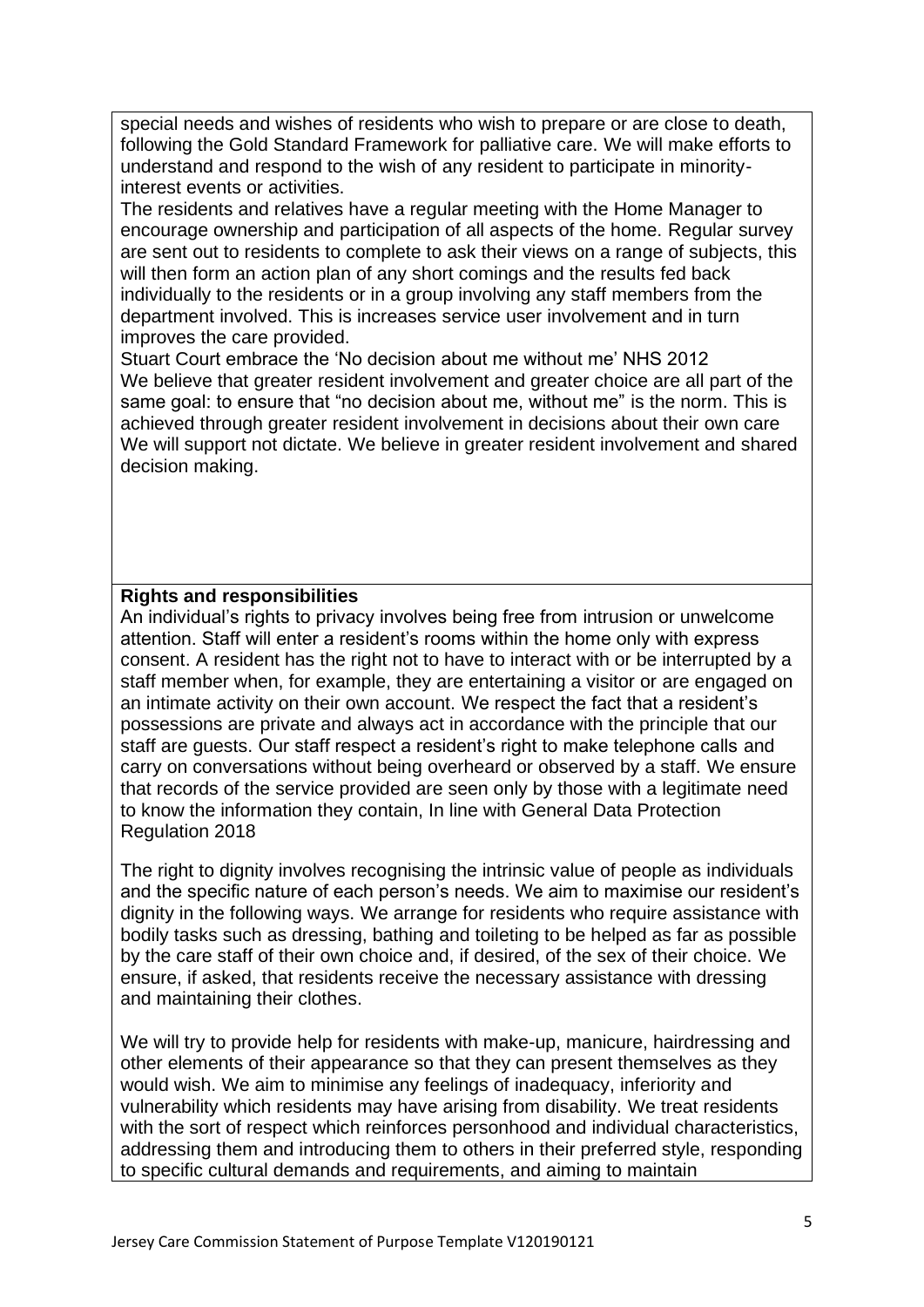relationships which are warm and trusting but appropriate to the relationship of staff member to resident.

Independence means having opportunities to think, plan, act and take sensibly calculated risks without continual reference to others. We aim to maximize our resident's independence in the following ways. We help residents to manage for themselves where possible rather than becoming totally dependent on care staff and others. We encourage residents to take as much responsibility as possible for their own healthcare and medication if they are able. We involve residents in planning their own care. We work with relatives and friends of residents to provide as continuous a service as is feasible. We aim to create a climate in the delivery of care and to foster attitudes in those around a resident which focus on capacities rather than on disabilities.

We aim to help our residents to continue to enjoy their civil rights in the following ways. If residents wish to participate in elections, we will try to access them necessary information and either provide or obtain any assistance which they need to vote. We want to help our residents to make use of as wide a range as possible of public services, such as libraries, education and transport. We will encourage our residents to make full use of health services in always appropriate to their medical, and therapeutic needs. We will provide easy access for our residents and their friends, relatives and representatives to complain about or give feedback on our services. If we can, we will support our residents in their participating as fully and diversely as they wish in the activities of their communities through voluntary work, religious observance, involvement in associations and charitable giving.

Choice consists of the opportunity to select independently from a range of options. We avoid a pattern of service delivery which leads to compulsory timings for activities like getting up and going to bed. We will manage and schedule our services to respond as far as possible to resident's preferences as regards the staff with whom they feel most comfortable. We respect resident's eccentricities, personal preferences and idiosyncrasies. We hope to cultivate an atmosphere and ethos in our service delivery which welcomes and responds to cultural diversity. We encourage residents to exercise choice into which individuals who provide them with assistance.

#### **8. Staffing arrangements**

| <b>Numbers and</b>              | Registered Manager: Mrs Elaine Jackson. RMN with 31   |
|---------------------------------|-------------------------------------------------------|
| qualifications of $\ $<br>staff | years nursing and managerial experience               |
|                                 | 1 Deputy Manager Yvonne Brown QCF level 3 and 20 plus |
|                                 | vears management experience at Stuart Court.          |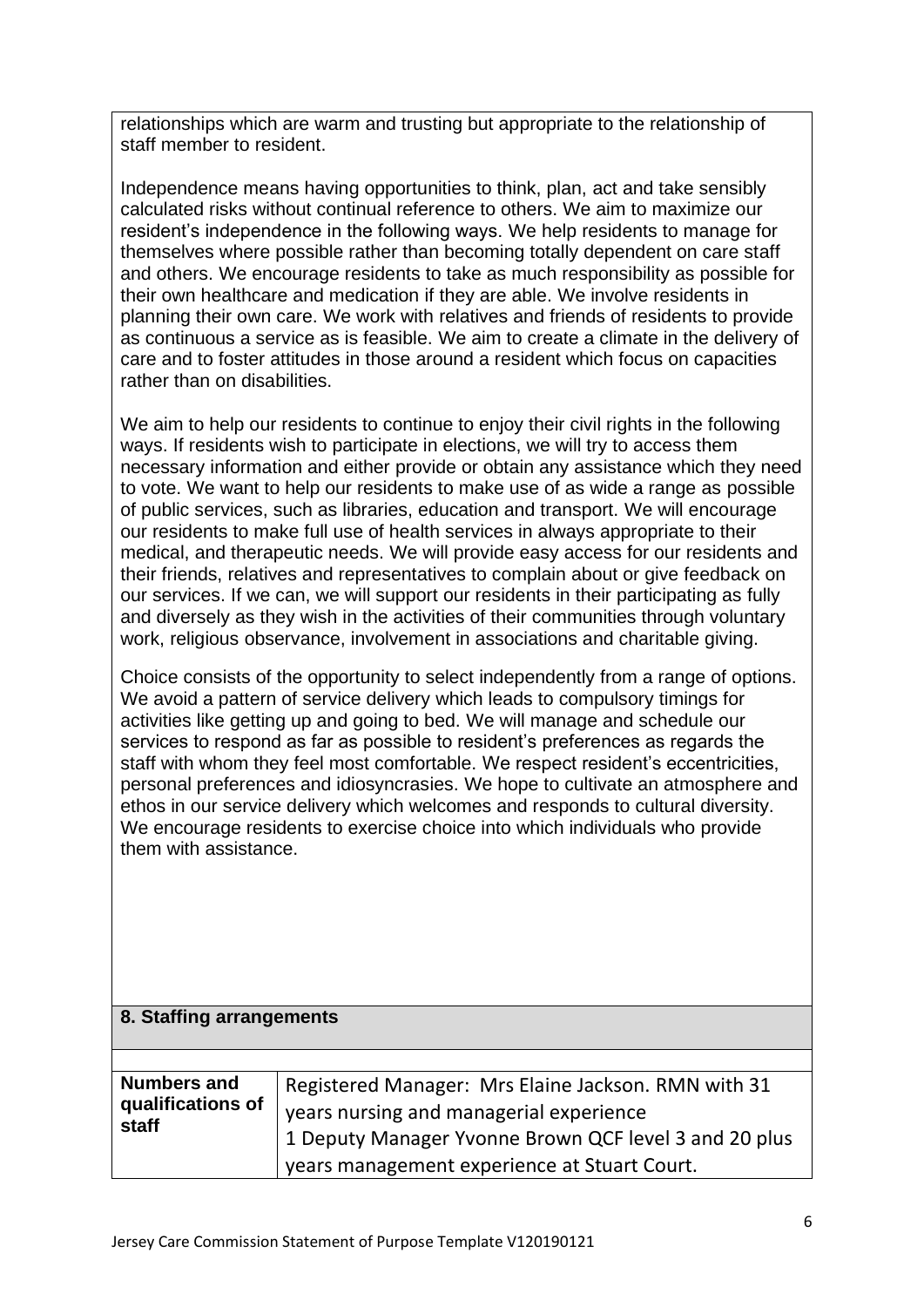|                         | 1 Part time Administrator                                                                                                                                                                                                                                                                                                                                                                                                                                                                                                                                                                                                                            |
|-------------------------|------------------------------------------------------------------------------------------------------------------------------------------------------------------------------------------------------------------------------------------------------------------------------------------------------------------------------------------------------------------------------------------------------------------------------------------------------------------------------------------------------------------------------------------------------------------------------------------------------------------------------------------------------|
|                         | 4 Senior care assistants (QCF level 3. Many years'                                                                                                                                                                                                                                                                                                                                                                                                                                                                                                                                                                                                   |
|                         | experience in elderly care)                                                                                                                                                                                                                                                                                                                                                                                                                                                                                                                                                                                                                          |
|                         | 12 Care assistants (Varying degrees of experience most                                                                                                                                                                                                                                                                                                                                                                                                                                                                                                                                                                                               |
|                         | have or are working towards QCF level 2)                                                                                                                                                                                                                                                                                                                                                                                                                                                                                                                                                                                                             |
|                         |                                                                                                                                                                                                                                                                                                                                                                                                                                                                                                                                                                                                                                                      |
|                         |                                                                                                                                                                                                                                                                                                                                                                                                                                                                                                                                                                                                                                                      |
| <b>Staff levels</b>     | Staffing from 8am until 8pm is 1 to 2 Senior Carers and 3 care<br>assistants. From 8pm until 8am 2 care assistants with access<br>to an on-call Senior or manager if required.<br>Our staff members are extremely important in order to ensure<br>the smooth running of our services. It is paramount that our<br>staff receive job satisfaction and are always happy to work for<br>the organisation. We have a stringent recruitment process.<br>MHA places prime importance on employing staff that are fit<br>for the job, have appropriate qualifications, skills and<br>experience to ensure the health and wellbeing of residents are<br>met. |
| <b>Specialist staff</b> | <b>Number and details</b>                                                                                                                                                                                                                                                                                                                                                                                                                                                                                                                                                                                                                            |
| <b>Staff</b>            | The home is on 4 floors with the 4th floor only having 6                                                                                                                                                                                                                                                                                                                                                                                                                                                                                                                                                                                             |
| deployment              | resident bedrooms which are only used by very independent<br>residents. The staff work across the whole home.                                                                                                                                                                                                                                                                                                                                                                                                                                                                                                                                        |
| <b>Delegated tasks</b>  | The Home Manager is ultimately in charge of the home                                                                                                                                                                                                                                                                                                                                                                                                                                                                                                                                                                                                 |
|                         | delegating the task of head of care to the Deputy Manager.                                                                                                                                                                                                                                                                                                                                                                                                                                                                                                                                                                                           |
|                         | The deputy manager works with the Senior carers leading the<br>care team on each shift.                                                                                                                                                                                                                                                                                                                                                                                                                                                                                                                                                              |
| <b>Other staff</b>      | 1 Part Time Activities Organiser                                                                                                                                                                                                                                                                                                                                                                                                                                                                                                                                                                                                                     |
|                         | 1 Full time cook                                                                                                                                                                                                                                                                                                                                                                                                                                                                                                                                                                                                                                     |
|                         | 1 Part time cook                                                                                                                                                                                                                                                                                                                                                                                                                                                                                                                                                                                                                                     |
|                         | 2 Kitchen assistants                                                                                                                                                                                                                                                                                                                                                                                                                                                                                                                                                                                                                                 |
|                         | (All have food handling and hygiene certificates)                                                                                                                                                                                                                                                                                                                                                                                                                                                                                                                                                                                                    |
|                         | 1 Laundry assistant                                                                                                                                                                                                                                                                                                                                                                                                                                                                                                                                                                                                                                  |
|                         | 3 Domestics. 1 Maintenance. 1 Gardener                                                                                                                                                                                                                                                                                                                                                                                                                                                                                                                                                                                                               |
| <b>Staff training</b>   | Staff are required to have a full interview, a full and                                                                                                                                                                                                                                                                                                                                                                                                                                                                                                                                                                                              |
|                         | satisfactory DBS check and may only commence employment                                                                                                                                                                                                                                                                                                                                                                                                                                                                                                                                                                                              |
|                         | when this has been received, together with satisfactory                                                                                                                                                                                                                                                                                                                                                                                                                                                                                                                                                                                              |
|                         | references. All staff complete an Induction programme within                                                                                                                                                                                                                                                                                                                                                                                                                                                                                                                                                                                         |
|                         | their probationary period meeting with the home manager<br>during that period to ensure clarity of expectations.                                                                                                                                                                                                                                                                                                                                                                                                                                                                                                                                     |
|                         |                                                                                                                                                                                                                                                                                                                                                                                                                                                                                                                                                                                                                                                      |
|                         | MHA also ensures that all staff are properly trained, our                                                                                                                                                                                                                                                                                                                                                                                                                                                                                                                                                                                            |
|                         | training methods are varied and include traditional group                                                                                                                                                                                                                                                                                                                                                                                                                                                                                                                                                                                            |
|                         | sessions, group supervisions, individual training sessions and<br>DVD based learning options. Our staff are encouraged to                                                                                                                                                                                                                                                                                                                                                                                                                                                                                                                            |
|                         | obtain their QCF with a large percentage of the care staff                                                                                                                                                                                                                                                                                                                                                                                                                                                                                                                                                                                           |
|                         | having a level 2 or above. The staff are given regular                                                                                                                                                                                                                                                                                                                                                                                                                                                                                                                                                                                               |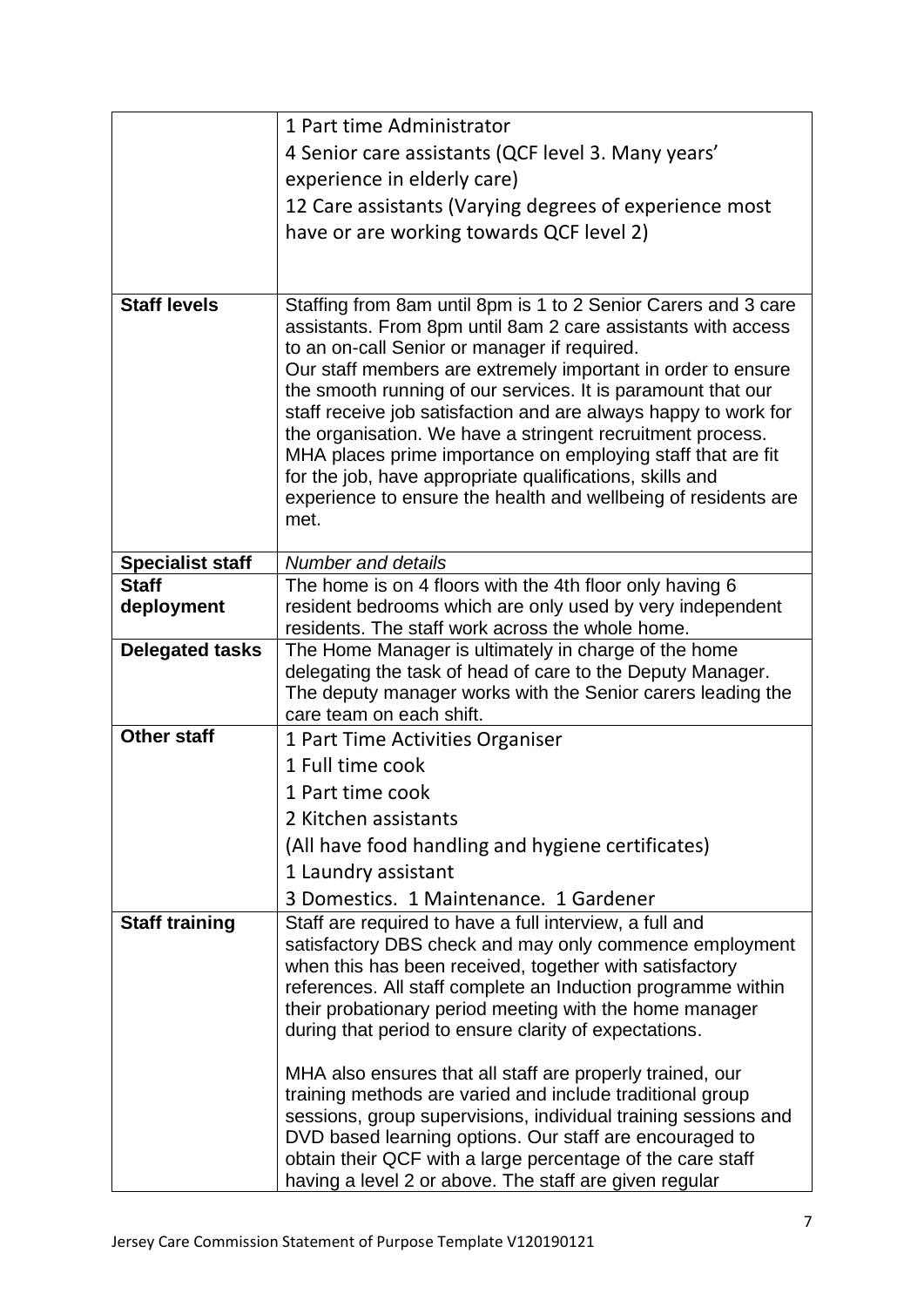|                                                                     | supervision and appraisal. MHA endeavours to ensure that<br>residents have confidence in their staff members and that their<br>service can be relied upon to provide the best quality of care.                                                                                                                                                                                                                                                                                                                                                                                                                                                                                                                                                                        |
|---------------------------------------------------------------------|-----------------------------------------------------------------------------------------------------------------------------------------------------------------------------------------------------------------------------------------------------------------------------------------------------------------------------------------------------------------------------------------------------------------------------------------------------------------------------------------------------------------------------------------------------------------------------------------------------------------------------------------------------------------------------------------------------------------------------------------------------------------------|
| 9. Services and facilities                                          |                                                                                                                                                                                                                                                                                                                                                                                                                                                                                                                                                                                                                                                                                                                                                                       |
| <b>Provision of</b><br>food / drinks /<br>snacks                    | Each day the residents get an opportunity to speak with the<br>chef and discuss the menu and their choices and preferences.<br>Staff can also facilitate shopping trips to accommodate any<br>unusual or individual preferences.<br>We have commenced a Food Satisfaction survey ensuring that<br>each residents view is considered. Following the survey, the<br>results where collated and discussed with the chef, kitchen<br>staff and residents together. This ensures involvement. We<br>have a small kitchenette area on the 4 <sup>th</sup> floor, where residents,<br>their families or friends can have refreshments throughout the<br>day and night if they wish. Of course, the residents can<br>request a staff member to make a cup of tea at any time. |
| <b>Activities</b>                                                   | We have an activities organiser to enhance residents physical,<br>mental wellbeing and facilitate connections with the community<br>Meantime the care staff have several groups and outings in<br>the minibus planned to keep the residents stimulated and<br>engaged.<br>Prior to any outings a thorough risk assessment is completed.<br>The staff have been trained in the use of the minibus tail lift.                                                                                                                                                                                                                                                                                                                                                           |
| <b>Specialist</b><br>equipment                                      | <b>Seater Minibus for Outings</b><br>8                                                                                                                                                                                                                                                                                                                                                                                                                                                                                                                                                                                                                                                                                                                                |
| <b>Communal</b><br>areas<br>(Care homes/Day<br>Care)                | At Stuart Court we have a comfortable communal lounge on<br>the second floor, it is carpeted and has a selection of lounge<br>chairs in different arrangements.<br>We also have a smaller quieter lounge located on the 4 <sup>th</sup> Floor.<br>We have recently converted a bedroom (Room 9) to provide<br>an activities room and a more private space for residents to<br>see family or visiting professionals.                                                                                                                                                                                                                                                                                                                                                   |
| <b>Dining areas</b><br>(Care homes/Day<br>Care)                     | One large dining room. The dining room has several tables for<br>residents to choose where to sit. On assessment prior to being<br>admitted to the home it is ascertained whether they wish to eat<br>in the dining room, although it is encouraged residents can eat<br>where they choose. We have several residents who wish to<br>eat mainly in their rooms.                                                                                                                                                                                                                                                                                                                                                                                                       |
| <b>Access to</b><br>outside space<br>(Care homes/Day<br>Care)       | We have two large enclosed gardens and a small patio with<br>raised beds, for the residents who wish to engage in light<br>gardening.                                                                                                                                                                                                                                                                                                                                                                                                                                                                                                                                                                                                                                 |
| <b>Specialist</b><br>bathing facilities<br>(Care homes/Day<br>Care) | On the 1st floor we have an assisted bath with integrated<br>hoist.<br>The 2 <sup>nd</sup> floor has a wet room, with plans to add an assisted<br>bathing area.                                                                                                                                                                                                                                                                                                                                                                                                                                                                                                                                                                                                       |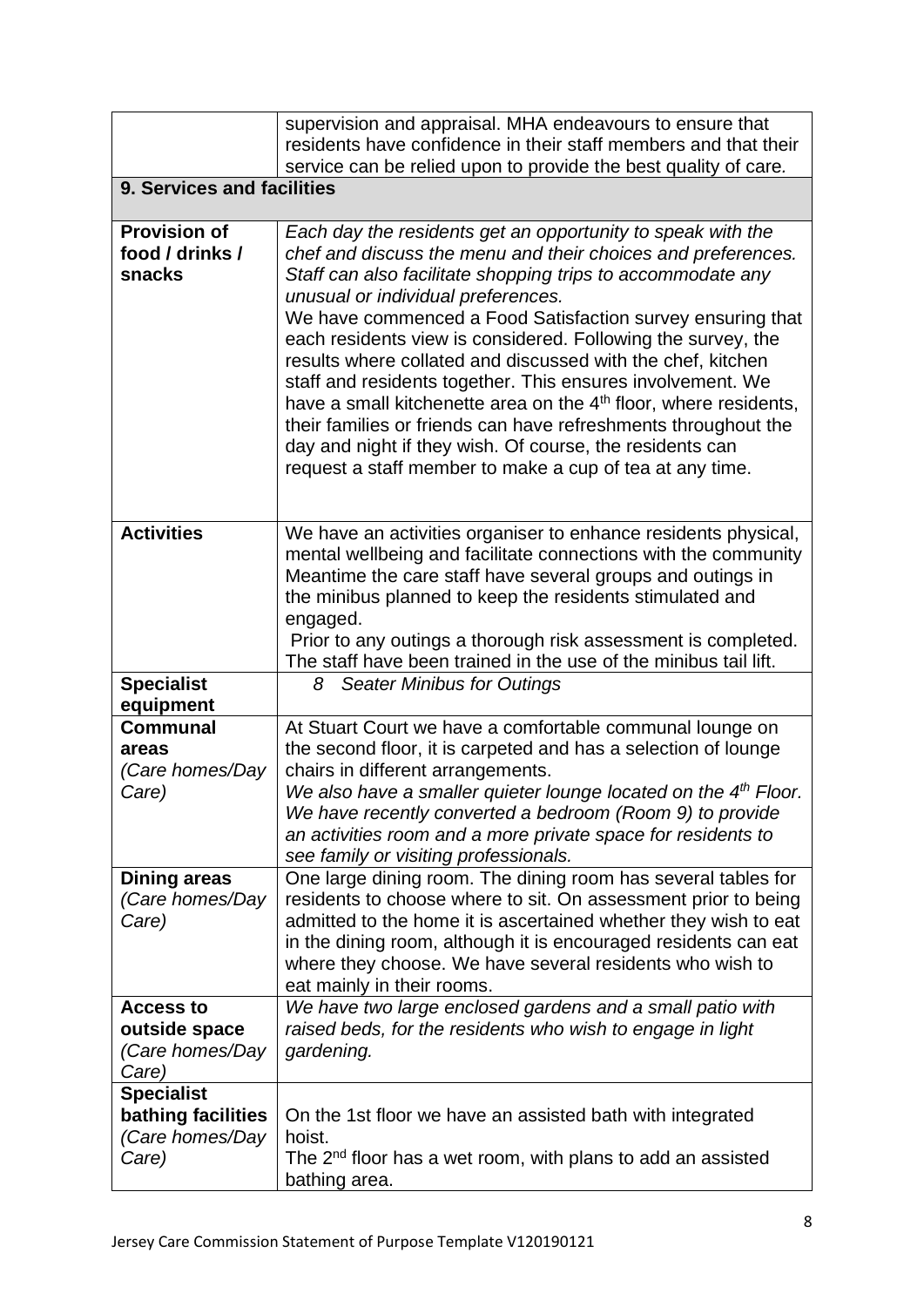|                                                                                       | The 3 <sup>rd</sup> floor has a wet room                                                                                                                                                                                                                                                                                                                                                                                                                                                                                                                                                                                                                                                                                                                  |
|---------------------------------------------------------------------------------------|-----------------------------------------------------------------------------------------------------------------------------------------------------------------------------------------------------------------------------------------------------------------------------------------------------------------------------------------------------------------------------------------------------------------------------------------------------------------------------------------------------------------------------------------------------------------------------------------------------------------------------------------------------------------------------------------------------------------------------------------------------------|
| <b>Number single</b><br>occupancy<br>bedrooms<br>(Care homes)<br><b>Number of</b>     | 27 single occupancy bedrooms each with profiling beds and<br>pressure mattress available dependent on the needs of the<br>individual<br>We have accommodated married couples in side by side                                                                                                                                                                                                                                                                                                                                                                                                                                                                                                                                                              |
| shared rooms<br>(Care homes)<br><b>Number of</b><br>rooms with en<br>suite facilities | rooms, on occasions they have chosen to use one room as<br>private lounge and another room as their bedroom.<br>24 rooms have an en suite with a toilet, sink and shower.<br>3 bedrooms have en suite toilet and sink.                                                                                                                                                                                                                                                                                                                                                                                                                                                                                                                                    |
| <b>Security</b><br>arrangements<br>(Care homes/Day<br>Care)                           | The home is not locked throughout the day, visitors are<br>required to sign in for fire safety and security, so we are aware<br>who is in the building. The external doors are secured in the<br>evening with visitors having access to the home by the use of<br>the call bell system.                                                                                                                                                                                                                                                                                                                                                                                                                                                                   |
| Office/meeting<br>rooms<br>(Home Care,<br>Care homes/Day<br>Care)                     | The main care office is in reception and has a coded locked<br>door to maintain confidentiality. The Home Manager uses this<br>office and has staff files in a locked cabinet. When larger<br>meetings are taking place the residents or staff use the activity<br>room when it is not being used for the purpose of activities.                                                                                                                                                                                                                                                                                                                                                                                                                          |
|                                                                                       | 10. Quality Assurance and Governance                                                                                                                                                                                                                                                                                                                                                                                                                                                                                                                                                                                                                                                                                                                      |
| <b>Complaints and</b><br>concerns                                                     | If a resident is unhappy, then we would like to hear about it.<br><b>MHA Complaints Policy</b><br>We aim to provide a high standard of care for all residents and<br>is committed to ensuring that residents are treated with<br>respect. It is the right of all residents to express dissatisfaction<br>and if they deem it necessary, to make a formal complaint.                                                                                                                                                                                                                                                                                                                                                                                       |
|                                                                                       | If you are not happy, then we would like to hear about it.                                                                                                                                                                                                                                                                                                                                                                                                                                                                                                                                                                                                                                                                                                |
|                                                                                       | All complaints made by or on behalf of you will be<br>$\bullet$<br>taken seriously and fully investigated and no one will<br>ever be victimised because of making a complaint.<br>We will do everything we can to make sure our<br>$\bullet$<br>residents get the best possible service, but<br>occasionally we get things wrong. If you have a<br>concern or complaint, we want to resolve it, quickly and<br>simply.<br>Simply talking to a member of staff, the Deputy<br>$\bullet$<br>Manager or the Home Manager, we can often clear up<br>any issues quickly.<br>If we are unable to address any issues to your<br>$\bullet$<br>satisfaction and wish to take it further, please put this in<br>writing. Your complaint will be acknowledged within |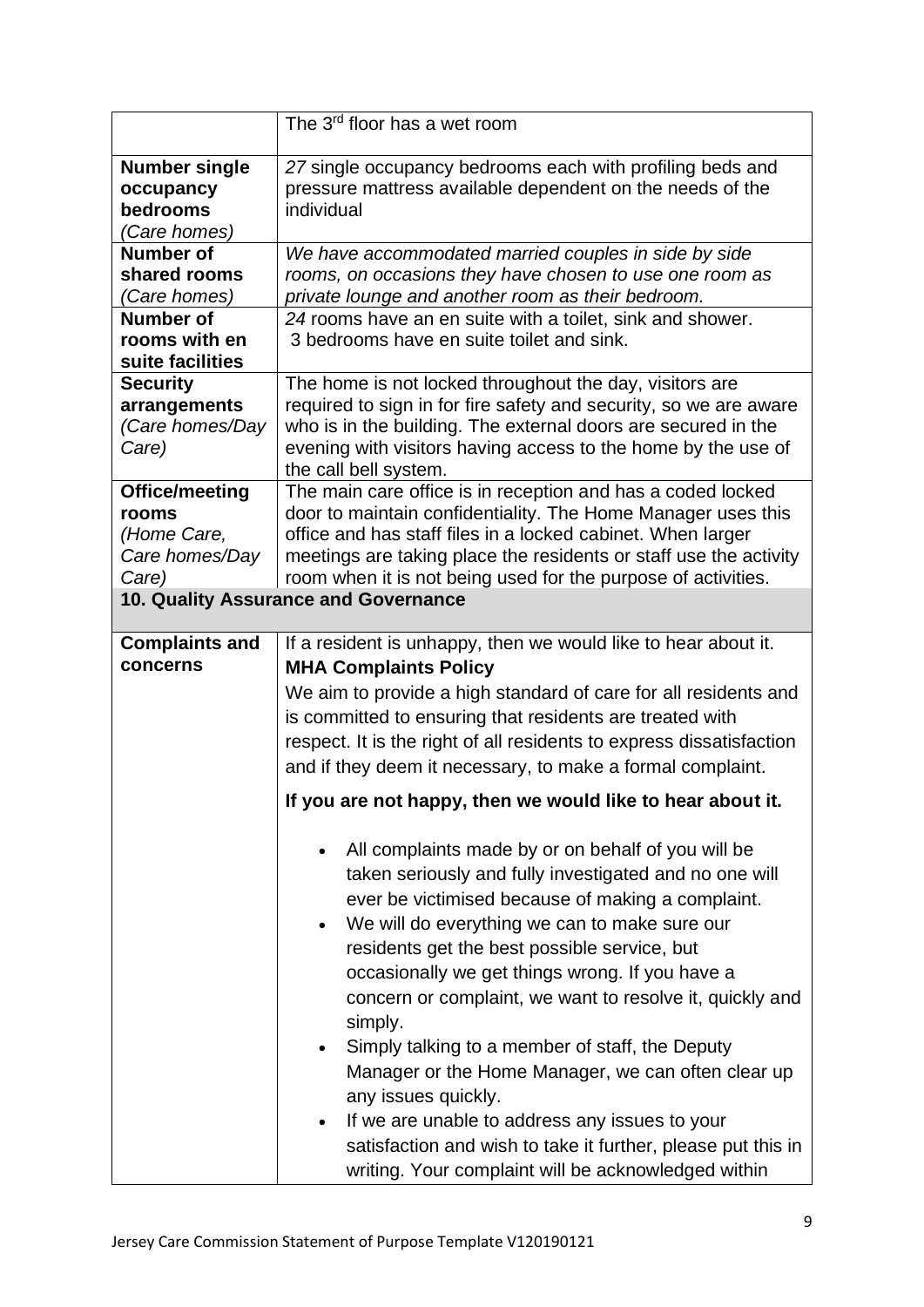| three working days of receipt and will be referred to the           |
|---------------------------------------------------------------------|
| Deputy or Home Manager for investigation. The                       |
| Deputy/Home manager will conduct a full investigation               |
| and will make every effort to send you a full response              |
|                                                                     |
| within 28 working days. On the rare occasion when this              |
| is not possible, we will provide an update on progress              |
| made and explain the reason for the delay. This letter              |
| will also give some indication of when the investigation            |
| will be completed.                                                  |
| If you are not satisfied with the response you receive<br>$\bullet$ |
| from the Home manager at stage one, you can request                 |
| a review by the Chairman of the Board. This should be               |
| requested within 28 working days of the date of the                 |
| final written response or meeting. The Chairman of the              |
| Board will acknowledge your request within three                    |
| working days, informing you that your complaint is                  |
| under review. They will review the handling of your                 |
| complaint and conduct further investigations where                  |
|                                                                     |
| necessary and will then contact you within 28 working               |
| days to let you know the outcome of that review.                    |
| We will do everything we can to help resolve a<br>$\bullet$         |
| complaint.                                                          |
| If you are still dissatisfied with the outcome and where            |
| we have exhausted our internal process, you may wish                |
| to contact:                                                         |
| <b>Professional &amp; Care Regulation</b>                           |
| 2 <sup>nd</sup> Floor, 23 Hill Street,                              |
| St Helier, Jersey, JE2 4UA                                          |
| Tel: +44 (0)1534 445798                                             |
| Fax: +44 (0)1534 445773                                             |
| Each resident has a copy of this with their contract and in their   |
| welcome pack.                                                       |
| It is also on the agenda at the resident's monthly meetings as      |
| a reminder that if they do have a concern then it is OK to raise    |
| this.                                                               |
|                                                                     |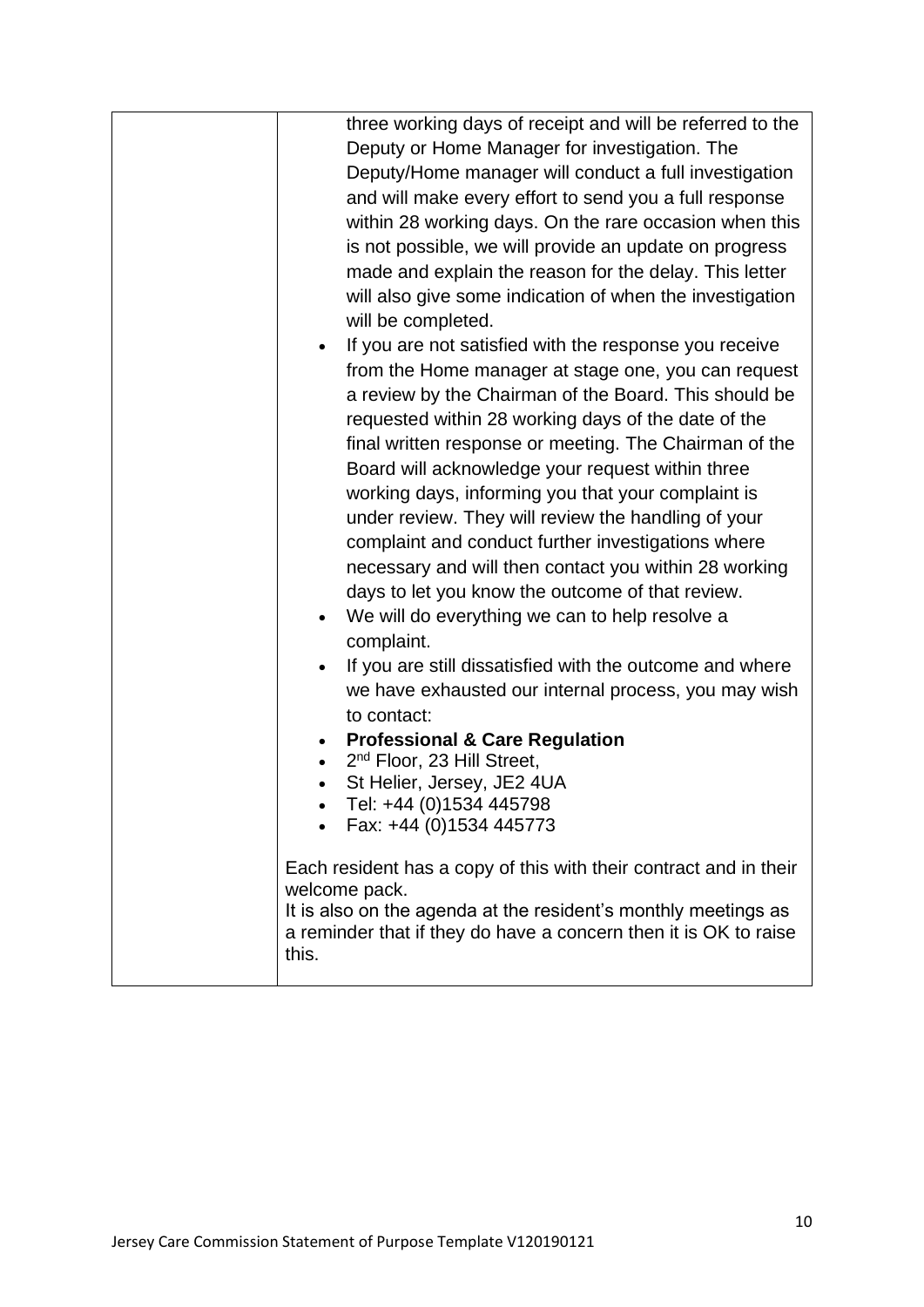| Organisational     |                                                                                                                                                                                        |
|--------------------|----------------------------------------------------------------------------------------------------------------------------------------------------------------------------------------|
| <b>structure</b>   | <b>BOARD OF DIRECTORS</b>                                                                                                                                                              |
|                    |                                                                                                                                                                                        |
|                    | <b>HOME MANAGER</b>                                                                                                                                                                    |
|                    |                                                                                                                                                                                        |
|                    | <b>DEPUTY MATRON</b>                                                                                                                                                                   |
|                    |                                                                                                                                                                                        |
|                    | <b>SENIOR CARE ASSISTANT</b>                                                                                                                                                           |
|                    | CHEF & KITCHEN<br>CARE<br>DOMESTIC &<br><b>MAINTENANCE</b><br><b>ASSISTANT</b><br><b>ASSISTANT</b><br>LAUNDRY                                                                          |
|                    | <b>ADMINISTRATOR</b>                                                                                                                                                                   |
| <b>Service</b>     | MHA has a board of directors which oversee the service. They                                                                                                                           |
| oversight          | meet on a monthly basis to discuss both Maison La Corderie<br>and Stuart Court. The home manager of Stuart Court attends<br>the meeting to discuss any issues and how those issues can |
|                    | be addressed. Two of the board members are now to<br>commence a monthly audit gathering information from the                                                                           |
|                    | home manager, the residents, staff and visitors. This                                                                                                                                  |
|                    | information will form any actions required to raised standards                                                                                                                         |
|                    | and wellbeing for residents. Each month the Home Manager                                                                                                                               |
|                    | will be requesting the residents complete a short survey in a                                                                                                                          |
|                    | different subject to monitor the service being delivered, and<br>any improvements to be made.                                                                                          |
|                    |                                                                                                                                                                                        |
| <b>Involvement</b> | The residents are at the heart of everything we do, no<br>decisions which impact on the residents will be taken without                                                                |
|                    | their input.                                                                                                                                                                           |
|                    | Some health and safety decisions may be taken in the                                                                                                                                   |
|                    | resident's interest ensuring they are made aware of what, why<br>and the plan of action.                                                                                               |
|                    | We respond to residents right to involvement in the following                                                                                                                          |
|                    | ways. We try to help residents to participate in as broad a                                                                                                                            |
|                    | range of social and cultural activities as possible. If the                                                                                                                            |
|                    | resident chooses, we will assist to participate in practices                                                                                                                           |
|                    | associated with religious or spiritual matters and to celebrate                                                                                                                        |
|                    | meaningful anniversaries and festivals. We will make efforts to<br>understand and respond to the wish of any resident to                                                               |
|                    | participate in minority-interest events or activities. Positively                                                                                                                      |
|                    | communicating to our residents that their diverse backgrounds                                                                                                                          |
|                    | enhance the life of the community. Stamping out negative                                                                                                                               |
|                    | discriminatory behaviour by staff and others. Accommodating                                                                                                                            |
|                    | individual differences without censure. Helping residents to                                                                                                                           |